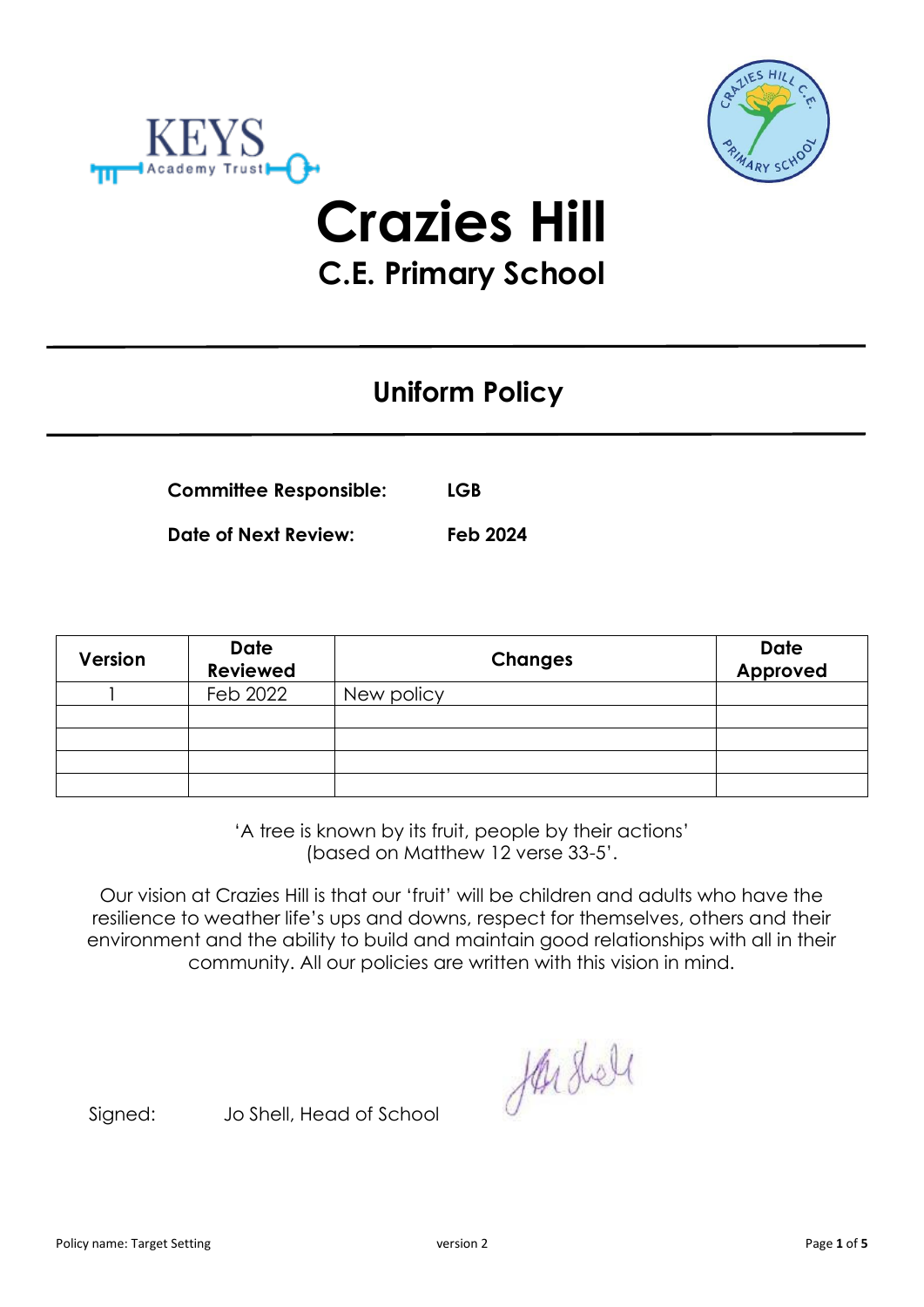# **Contents**

| 1.0        |  |
|------------|--|
| 2.0        |  |
| 3.0        |  |
| 4.0        |  |
| 4.1        |  |
| 4.2        |  |
| 5.0        |  |
| 6.0        |  |
| 7.0        |  |
| 8.0        |  |
| 9.0        |  |
| <u>10.</u> |  |
|            |  |

# 1.0 Introduction

At Crazies Hill Church Of England Primary School it is our policy that all children wear school uniform when attending school, or when participating in a school-organised event outside normal school hours. A complete list of the items needed for school uniform is included in this policy, and is available to view on the school website.

# 2.0 Aims and Objectives

Our policy on school uniform is based on the notion that school uniform reflects our high expectations through:

- promoting a sense of pride in the school;
- promoting the school's core values;
- demonstrating high standards throughout the school;
- engendering a sense of community and belonging towards the school;
- being practical and smart and suitable wear for school;
- identifying the children with the school, aiding safeguarding;
- preventing children from coming to school in apparel or accessories that could be a distraction from learning;
- making children feel equal to their peers in terms of appearance.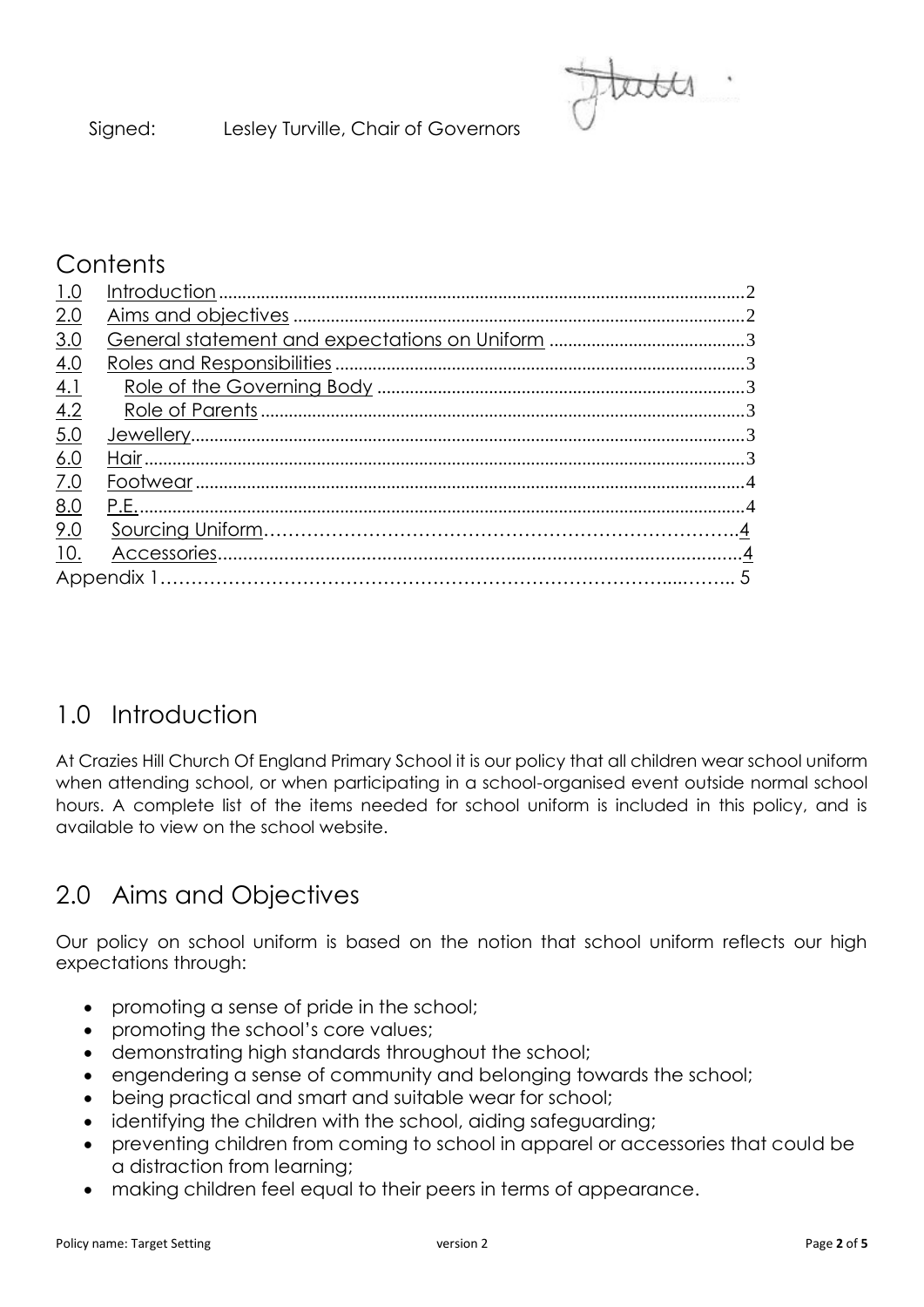## 3.0 General statement and expectations on uniform

Our school takes pride in the appearance of our children. The school requires parents to purchase school logoed uniform as we feel this helps to reinforce the school's identity. The school will notify parents by phone, email or send a uniform slip home if a child is not following school policy.

The school will actively work to ensure uniform costs are kept as low as possible and support families if at any time cost is a barrier to correct uniform.

It is the expectation that at all times, shirts will be tucked in, top buttons will be done up and ties tied appropriately.

Extreme Weather - In unusually hot weather children will be advised to remove their ties and undo top buttons of their shirts.

## 4.0 Roles and Responsibilities

#### 4.1 Role of Governors

The Governing Body monitors and reviews the School Uniform Policy through the **Achievement** and Standards Committee. It is the Governors' responsibility to ensure that the school uniform meets all regulations concerning equal opportunities. Governors aim to ensure that the School Uniform Policy provides parents/carers with cost effective options as well as helping children to dress sensibly, in clothing that is hardwearing, safe and practical.

#### 4.2 Role of Parents

We ask all parents who send their children to our school to support and uphold the School Uniform Policy. We believe that parents have a duty to send their children to school correctly dressed and ready to learn each day. One of the responsibilities of parents is to ensure that their child has the correct uniform, and that it is clean, correctly fitting and in good repair. Each item must be clearly labelled and the school takes no responsibility for loss of items. If the school has a problem with any aspect of a pupil's appearance, parents will be contacted to resolve the issue.

The school welcomes children from all backgrounds and faith communities. If there are serious reasons, for example on religious grounds, why parents want their child to wear clothes that differ from the school uniform, the school will look sympathetically at such requests. Parents need to discuss these arrangements with the Head of School.

### 5.0 Jewellery

On health and safety grounds we do not allow children to wear jewellery in our school. The exceptions to this rule are small plain gold or silver studs in pierced ears, small discreet watches and small objects of religious significance. We ask the children either to remove these objects during PE and games, or cover them with 'micro pore' in line with our P.E./Health and Safety policies, to prevent them from causing injury. Pupils should not wear earrings if they are attending swimming lessons.

### 6.0 Hair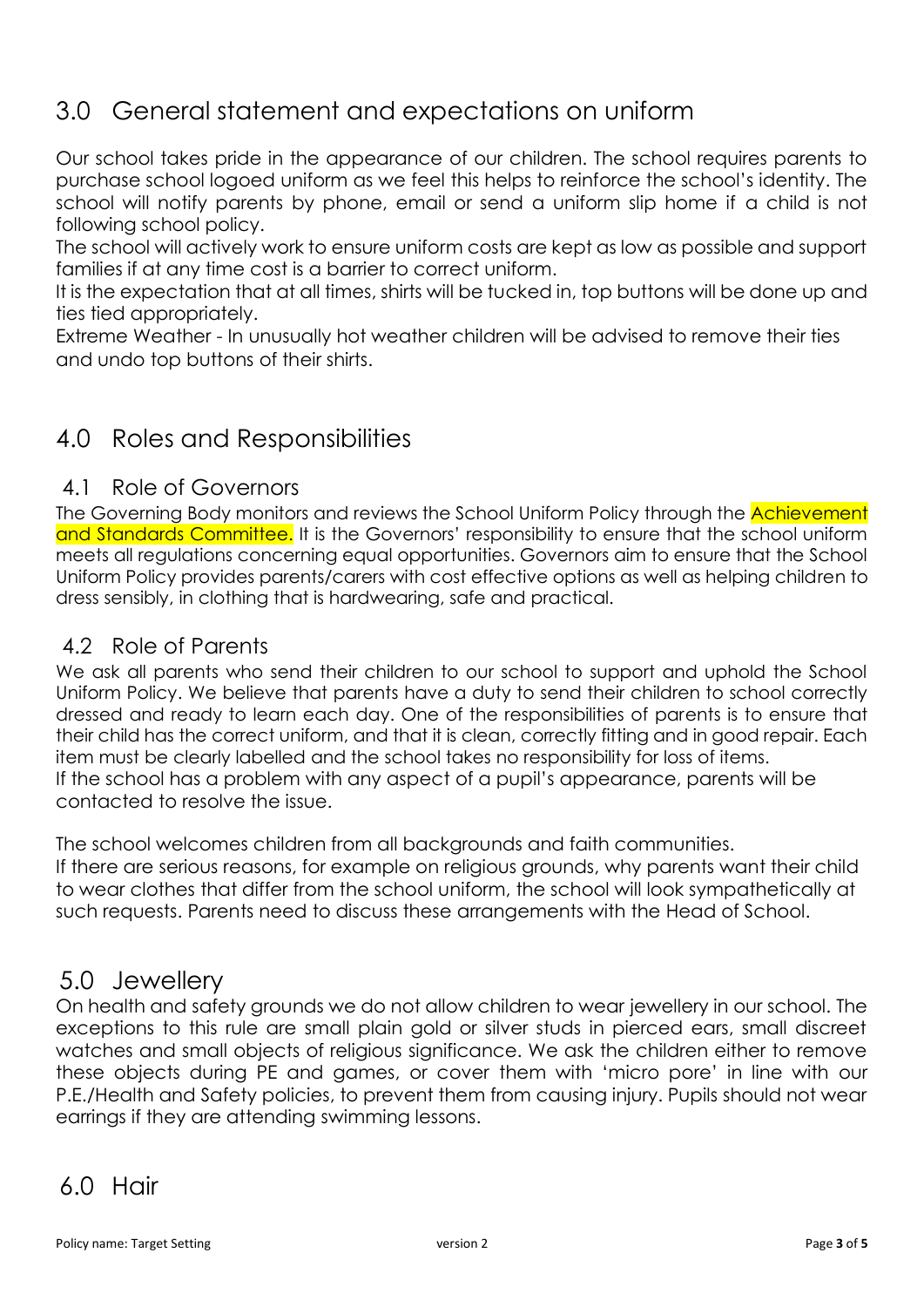The school does encourage children to have sensible hair designs which do not distract other children from their learning. Hair accessories, such as hairbands, bows and clips, should be discreet and black, grey or navy blue in colour. Large bows or coloured hair accessories are not permitted. Long hair (below shoulder length) should be tied up at all times.

**Nails and makeup**: We do not allow pupils to wear nail varnish or makeup in school.

### 7.0 Footwear

For health and safety reasons, pupils must wear flat, closed toe school shoes (not trainers) that are black in colour. Boots should not be worn. Trainers are only permitted for P.E. lessons.

## 8.0 P.E.

Our P.E. kit consists of a Crazies Hill School P.E. t-shirt and navy or black shorts or cycling shorts. Pupils need to have sturdy plimsolls or trainers in school. In the colder months parents may wish for their child to wear a navy blue or black tracksuit (bottoms and or top), not leggings.

This should be kept in the Crazies Hill School drawstring P.E. bag.

Pupils need to ensure that their P.E. kit is in school at all times. It will be sent home at least half-termly for washing.

When children are representing the school for inter-school competitions the school will provide children with school branded kit.

# 9.0 Sourcing Uniform

Our uniform can be purchased through our chosen online supplier-

Price and Buckland <https://www.pbuniform-online.co.uk/crazieshill>

Parents may also purchase clothing from their own chosen supplier. Most items of uniform required are readily available from supermarkets or department stores. School ties are available online, or the school office keeps a supply of both standard and elastic ties. These are sold at cost price.

Our Crazies Hill School jumpers, cardigans and PE t-shirts can be ordered directly from Price & Buckland for home delivery or free delivery to school on the 2nd and 4th Monday of the month. <https://www.pbuniform-online.co.uk/crazieshill>

If you are unsure of sizing here is the Price & Buckland Order & Information Sheet [P&B](https://crazieshill.co.uk/wokingham/primary/crazieshill/arenas/websitecontent/web/pricebucklandorderingsizinginformation.pdf)  [Information Sheet](https://crazieshill.co.uk/wokingham/primary/crazieshill/arenas/websitecontent/web/pricebucklandorderingsizinginformation.pdf)

Price & Buckland have other generic school uniform items for sale on our Crazies Hill School page ie, dresses, skirts, shorts and trousers. Please note that these items may be purchased anywhere.

Our Crazies Hill School ties, bookbags and PE bags can be ordered on ScoPay and collected from the school office. Login details are provided when your child starts school and are also available via email request from the school office.

## 10.0 Accessories

Book bags should be brought to and from school every day.